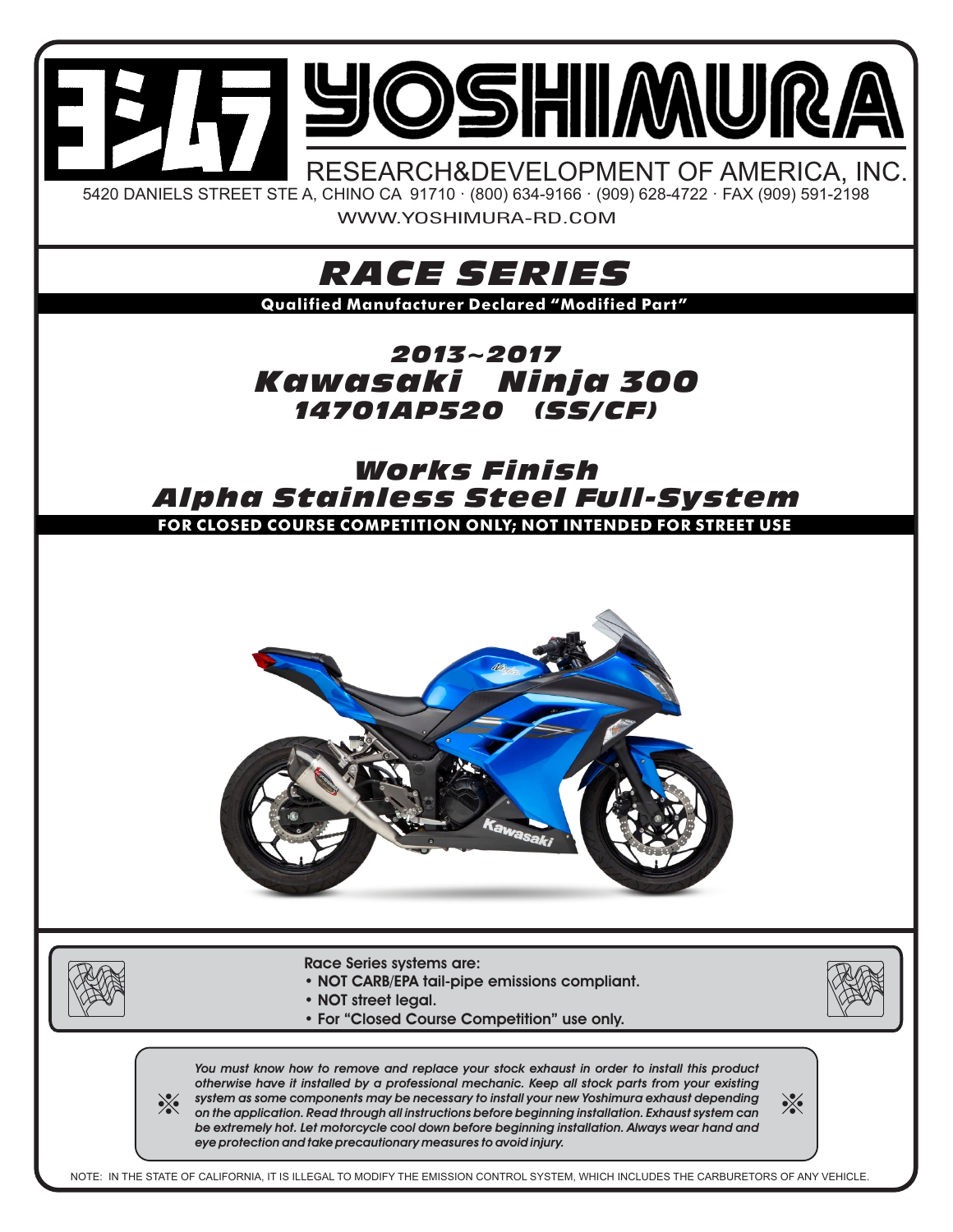## **Assembly Diagram**



| No.            | <b>Item</b>     | <b>Description</b>                | Qty. |
|----------------|-----------------|-----------------------------------|------|
|                | 14701-401D      | Yoshimura Header                  |      |
| $\overline{2}$ | 14701-421D      | Yoshimura Tailpipe                |      |
| 3              | 14701BP520-RMA  | <b>Yoshimura Muffler Assembly</b> |      |
| 4              | Z1022           | Grommet                           |      |
| 5              | <b>ALS-002</b>  | <b>Aluminum Spacer</b>            |      |
| 6              | 8MMWASHERL      | 8mm Large Washer                  |      |
| 7              | M10X50H         | 10mm x 50mm Flanged Hex Head Bolt |      |
| 8              | RACE-SPS-1      | <b>Medium Exhaust Spring</b>      | 3    |
| $***$          | M18X13PLG       | O2 Sensor Plug                    |      |
| $***$          | <b>INS-27-K</b> | Low Volume Sound Insert           |      |
| $***$          | ST-200          | <b>Spring Puller Tool</b>         |      |
| **             | 17029           | <b>Yoshimura Sticker Sheet</b>    |      |

\*\* Not shown on diagram.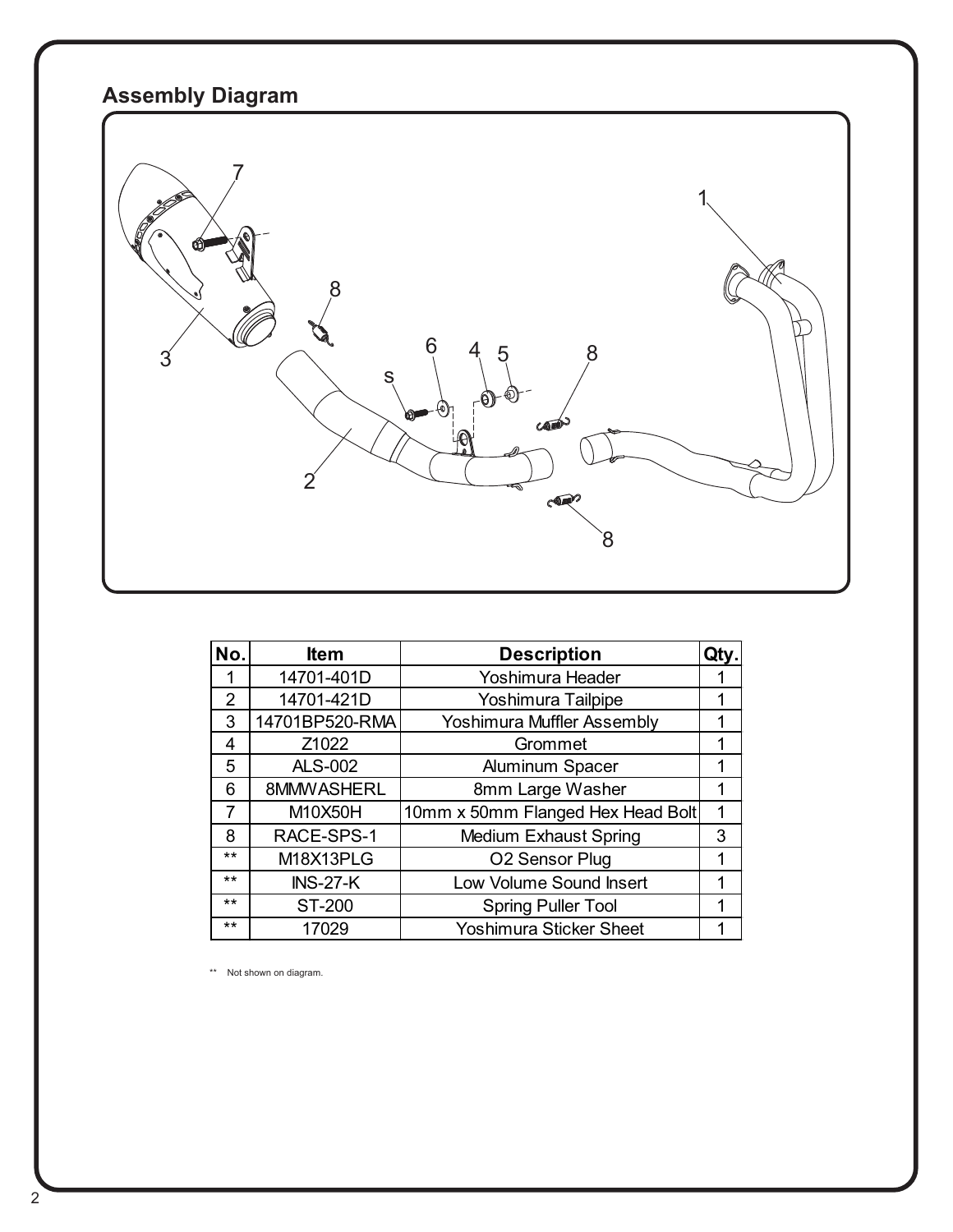- **CAUTION: Exhaust system can be extremely hot. Let motorcycle cool down before beginning installation. Always wear hand and eye protection and take precautionary measures to avoid injury.**
- **WARNING: Always properly support vehicle with a stand and/or lift when servicing or performing any work. Unstable vehicles may present dangerous conditions and may cause property damage and/or personal injury.**
- **NOTE: Read through all instructions before beginning installation.**

## **Removal**

- 1. Loosen muffler heatshield hose clamp. Remove muffler heatshield bolt and carefully remove muffler heatshield by sliding forward.
- 2. Loosen muffler exhaust clamp between header and muffler.
- 3. While securely supporting the stock muffler, remove the muffler mount bolt and carefully remove the stock muffler assembly.
- 4. Remove the left and right side lower cowling.
- 5. Remove O2 sensor from header for 2015~2017 models.
- 6. Remove the header chassis mount bolt.
- 7. While securely supporting the stock header, remove header nuts and carefully remove the stock header.
	- Note: The stock exhaust port gaskets will be used with the Yoshimura full-system. Inspect and replace if necessary.

## **Installation**

- 1. Install (No. 1) *14701-401D,* Yoshimura header using the stock header nuts. Do not torque at this time.
- 2. Install (No. 4) *Z1022,* grommet into (No. 2)  *14701-421D,* tailpipe chassis mount bracket.



3. Install (No. 5) *ALS-002,* aluminum spacer into (No. 4) *Z1022,* grommet as shown.



4. Install (No. 2) *14701-421D,* tailpipe inlet over (No. 1) *14701-401D,* header outlet. Align tailpipe chassis mount to frame and secure using the stock tailpipe bolt, (No. 6) *8MMWASHERL,* large washer, and stock nut as shown. Do not torque at this time.



5. Install (No. 3) *14701BP520-RMA,* muffler onto (No. 2) *14701-421D,* tailpipe outlet. Align muffler bracket to the frontside of the stock muffler mount and secure using (No. 7) *M10X50H* bolt, washer, and nut as shown.



- 6. Torque muffler mount bolt to factory specification.
- 7. Torque tailpipe chassis mount bolt to factory specification.